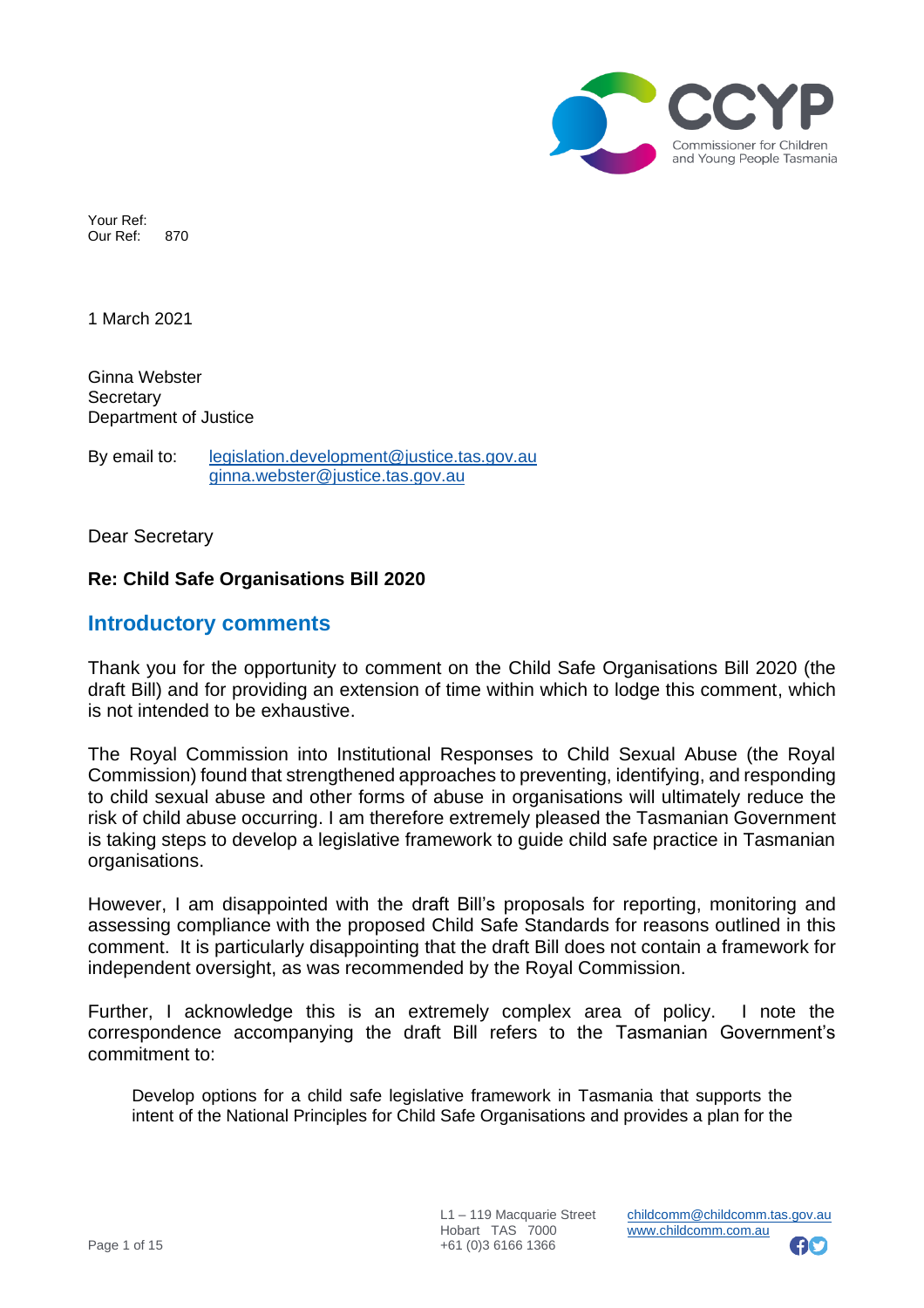

implementation of the Royal Commission's recommendations relating to Child Safe Standards and a Reportable Conduct Scheme in Tasmania.<sup>1</sup>

The development and implementation of a child safe legislative framework and associated reforms is fundamental to our efforts to promote and protect the safety and wellbeing of all children and young people in Tasmania. It is therefore crucial that we get things right at each step along the way and that we have a clear idea of where we are going. Actions we take now will have long lasting consequences.

In my respectful opinion, comprehensive and informed consultations with all relevant stakeholders, including those engaged in the provision of child-related services, are of critical importance in the development of Tasmania's child safe legislative framework, and indeed any accompanying Reportable Conduct Scheme. Whilst I acknowledge many stakeholders will be providing feedback on the draft Bill, this feedback will be limited in scope due to the nature of the draft Bill. In my respectful opinion, consideration should be given to undertaking further, more comprehensive consultation including a discussion paper and perhaps stakeholder focus groups before finalisation of the draft Bill and progression of a Reportable Conduct Scheme.

# **Role of the Commissioner**

My role as Commissioner for Children and Young People is governed by the *Commissioner for Children and Young People Act 2016* (CCYP Act).

Section 8 of the CCYP Act outlines my functions as follows:

- (a) advocating for all children and young people in the State generally;
- (c) researching, investigating and influencing policy development into matters relating to children and young people generally;
- (d) promoting, monitoring and reviewing the wellbeing of children and young people generally;
- (e) promoting and empowering the participation of children and young people in the making of decisions, or the expressing of opinions on matters, that may affect their lives;
- (f) assisting in ensuring the State satisfies its national and international obligations in respect of children and young people generally; and
- (g) encouraging and promoting the establishment by organisations of appropriate and accessible mechanisms for the participation of children and young people in matters that may affect them.

<sup>1</sup> Tasmanian Government, *Protecting our Children: First Year Action Plan 2018-2019,*  [https://www.justice.tas.gov.au/\\_\\_data/assets/pdf\\_file/0006/453264/First-Year-Progress-Report\\_Royal-Commission-Final-](https://www.justice.tas.gov.au/__data/assets/pdf_file/0006/453264/First-Year-Progress-Report_Royal-Commission-Final-Report.pdf)[Report.pdf](https://www.justice.tas.gov.au/__data/assets/pdf_file/0006/453264/First-Year-Progress-Report_Royal-Commission-Final-Report.pdf)*,* page 10.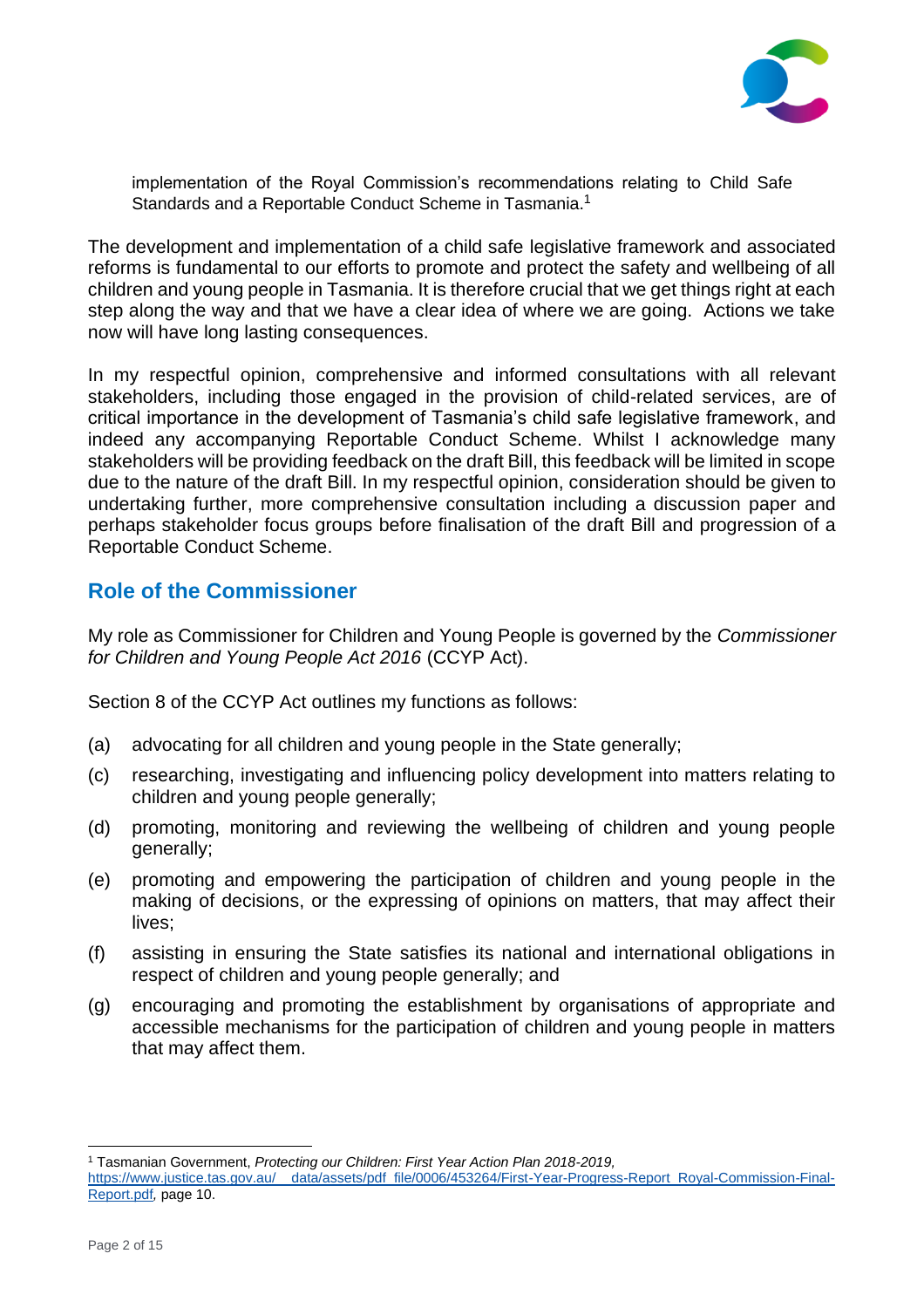

In performing my functions, I am required to:

- do so according to the principle that the wellbeing and best interests of children and young people are paramount;
- observe any relevant provisions of the United Nations *Convention on the Rights of the Child;* and
- give special regard to the needs of children and young people who are disadvantaged or vulnerable.

Legislation to progress recommendations of the Royal Commission relating to the promotion of child safety in institutions and organisations in Tasmania is clearly a matter relevant to my functions as Commissioner.

# **Context and Background to the Draft Bill**

According to correspondence accompanying the invitation to comment on the draft Bill:

On 15 December 2017, the Royal Commission into Institutional Responses to Child Sexual Abuse released its final report. In Volume 6, Making Institutions Child Safe, the Royal Commission made a number of recommendations including ten Child Safe Standards that aim to provide a foundation for a consistent and best practice approach to child safety in organisations.

In June 2018, the Council of Australian Governments (COAG) endorsed the National Principles for Child Safe Organisations as the foundation for a nationally consistent approach to creating child safe organisations.

The draft legislation reflects the Government's commitment to introduce a Bill to implement Child Safe Standards in Tasmania.

The draft Bill proposes the following reforms to

- Establish Principles for the Safety and Wellbeing of Children;
- Establish Child Safe Standards;
- Require all organisations engaged in services involving interaction with children to embed the Principles for the Safety and Wellbeing of Children and the Child Safe Standards in policies, practices and procedures;
- Require Tasmanian Government entities to embed the Principles for the Safety and Wellbeing of Children and the Child Safe Standards in funding agreements with nongovernment organisations;
- Require Tasmanian Government entities to report annually on implementation of, and compliance with, the Principles for the Safety and Wellbeing of Children and the Child Safe Standards; and
- Require Tasmanian Government entities to require funded non-government organisations to report annually on implementation of, and compliance with, the Principles for the Safety and Wellbeing of Children and the Child Safe Standards through their funding agreements.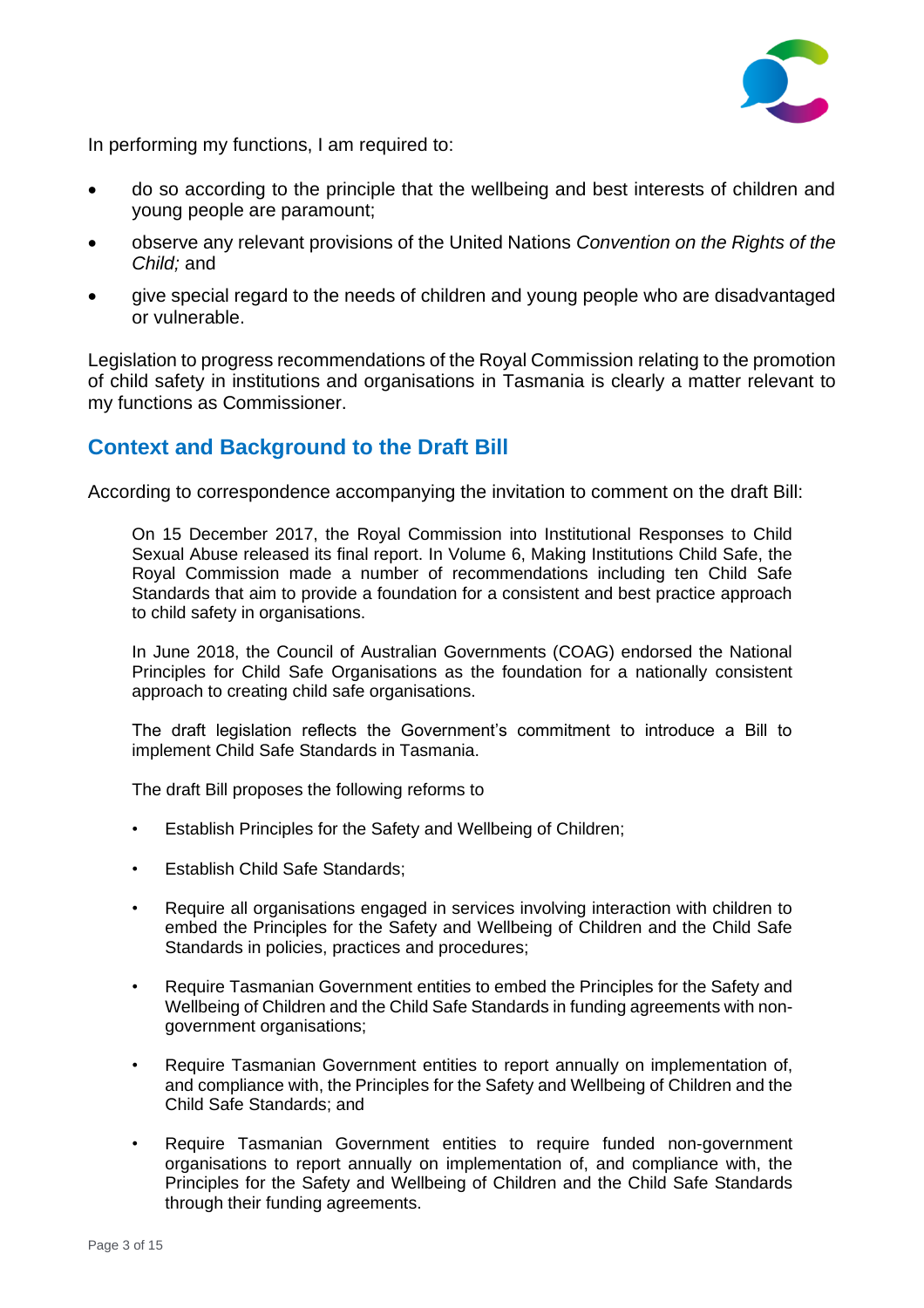

# **Comment**

## *1. The proposed standards*

Recommendation 6.4 of the Royal Commission is as follows:

All institutions should uphold the rights of the child. Consistent with Article 3 of the United Nations Convention on the Rights of the Child, all institutions should act with the best interests of the child as a primary consideration. In order to achieve this, institutions should implement the Child Safe Standards identified by the Royal Commission.

In Recommendation 6.8, the Royal Commission recommended that state and territory governments should require all institutions that engage in child related work to meet the Child Safe Standards identified by the Royal Commission in Recommendation 6.5.

Recommendation 6.5 of the Royal Commission outlines the Child Safe Standards as follows:

The Child Safe Standards are:

- 1. Child safety is embedded in institutional leadership, governance and culture
- 2. Children participate in decisions affecting them and are taken seriously
- 3. Families and communities are informed and involved
- 4. Equity is upheld and diverse needs are taken into account
- 5. People working with children are suitable and supported
- 6. Processes to respond to complaints of child sexual abuse are child focused
- 7. Staff are equipped with the knowledge, skills and awareness to keep children safe through continual education and training
- 8. Physical and online environments minimise the opportunity for abuse to occur
- 9. Implementation of the Child Safe Standards is continuously reviewed and improved
- 10. Policies and procedures document how the institution is child safe.

At Recommendation 6.6, the Royal Commission outlines core components to guide implementation of the Child Safe Standards.

The Royal Commission's work on child safe institutions was underpinned by the United Nations *Convention on the Rights of the Child* and guided by the child's rights to:

- have their best interests as a primary concern in decisions affecting them
- non-discrimination
- have the responsibilities of parents or carers respected
- participate in decisions affecting them
- be protected from all forms of violence, including all forms of sexual exploitation and sexual abuse, including while in the care of parents, guardians or other carers
- special protection for children with disability.<sup>2</sup>

<sup>2</sup> Royal Commission into Institutional Responses to Child Sexual Abuse, *Final Report Volume 6: Making Institutions Child Safe,* page 136.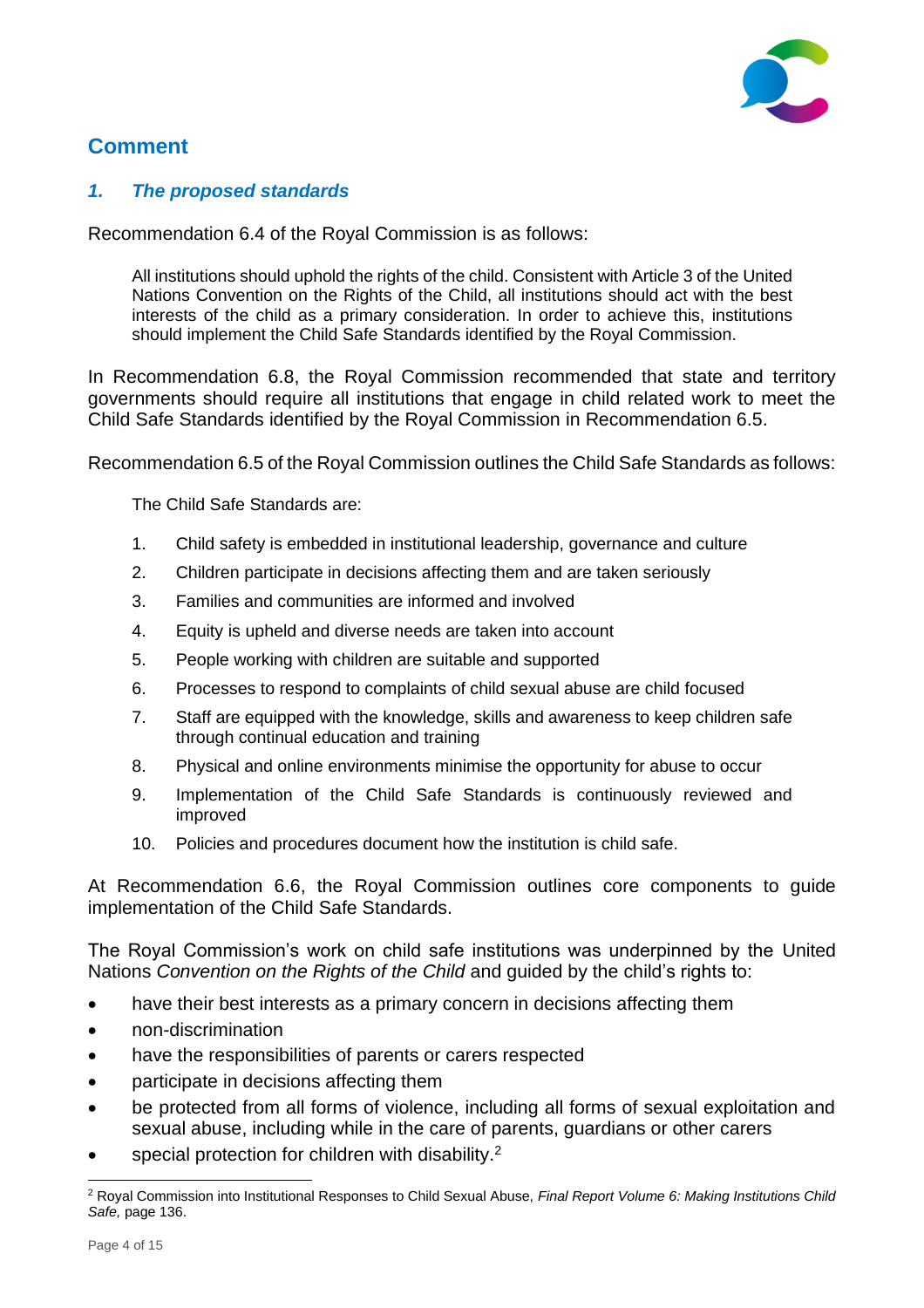

The National Principles for Child Safe Organisations<sup>3</sup> (the National Principles), which were endorsed by the Prime Minister and relevant Ministers from all states and territories in February 2019, give effect to the Royal Commission's Child Safe Standards. The National Principles have a broader scope that incorporates a focus on wellbeing and goes beyond child sexual abuse to cover other forms of potential harm to children and young people.

As outlined in the Foreword to the National Principles:

They provide a nationally consistent approach to embedding child safe cultures within organisations that engage with children, and act as a vehicle to give effect to all Royal Commission recommendations related to child safe standards.

The Preamble to the National Principles provides as follows:

The National Principles collectively show that a child safe organisation is one that creates a culture, adopts strategies and takes action to promote child wellbeing and prevent harm to children and young people. A child safe organisation consciously and systematically:

- creates an environment where children's safety and wellbeing is the centre of thought, values and actions
- places emphasis on genuine engagement with, and valuing of children
- creates conditions that reduce the likelihood of harm to children and young people
- creates conditions that increase the likelihood of identifying any harm
- responds to any concerns, disclosures, allegations or suspicions.

For ease of reference, the National Principles for Child Safe Organisations are set out below:

- 1. Child safety and wellbeing is embedded in organisational leadership, governance and culture
- 2. Children and young people are informed about their rights, participate in decisions affecting them, and are taken seriously
- 3. Families and communities are informed and involved in promoting child safety and wellbeing
- 4. Equity is upheld and diverse needs respected in policy and practice
- 5. People working with children and young people are suitable and supported to reflect child safety and wellbeing values in practice
- 6. Processes for complaints and concerns are child focused
- 7. Staff and volunteers are equipped with the knowledge, skills and awareness to keep children and young people safe through ongoing education and training
- 8. Physical and online environments promote safety and wellbeing, while minimising the opportunity for children and young people to be harmed
- 9. Implementation of the national child safe principles is regularly reviewed and improved

<sup>3</sup> [https://childsafe.humanrights.gov.au/sites/default/files/2019-](https://childsafe.humanrights.gov.au/sites/default/files/2019-02/National_Principles_for_Child_Safe_Organisations2019.pdf)

[<sup>02/</sup>National\\_Principles\\_for\\_Child\\_Safe\\_Organisations2019.pdf](https://childsafe.humanrights.gov.au/sites/default/files/2019-02/National_Principles_for_Child_Safe_Organisations2019.pdf)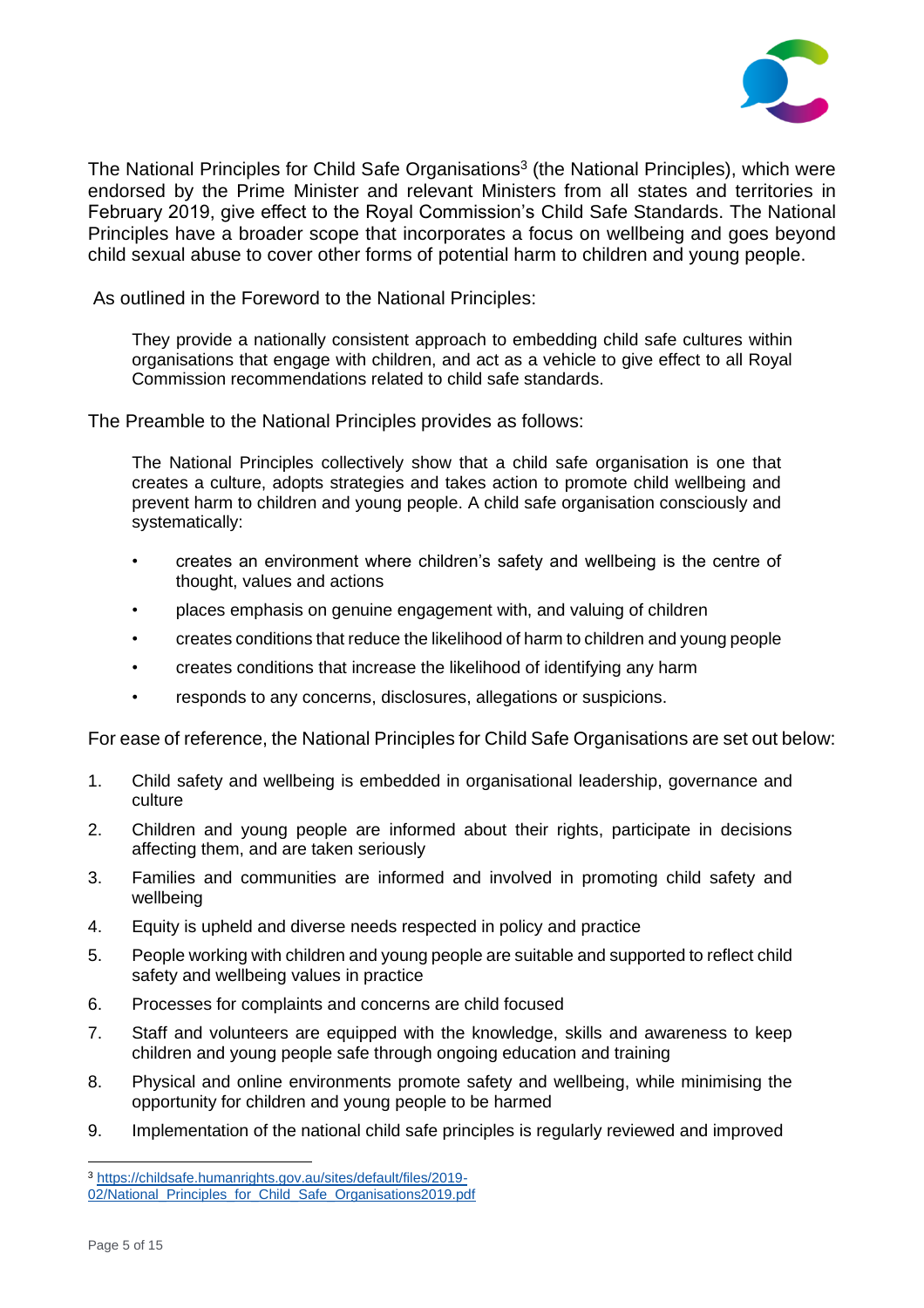

10. Policies and procedures document how the organisation is safe for children and young people.

In proposed section 5, the draft Bill outlines three principles for the safety and wellbeing of children and, in clause 2 of Schedule 1, it outlines five child safe standards (the proposed standards).

Proposed section 6(2) requires an organisation that provides a child related service or a body prescribed under proposed section 7(b) to ensure that the proposed standards are complied with when providing a service.

Proposed section 7 provides as follows:

The following bodies are to incorporate the principles and standards in the policies, procedures and practices of the body:

- (a) an organisation that provides a child-related service;
- (b) a body prescribed for the purposes of this section.

The content of the proposed standards as set out in Schedule 1 appears to broadly align with the Child Safe Standards recommended by the Royal Commission and with the National Principles. However, there are differences between them which creates confusion and it is not clear to me why the National Principles have not simply been replicated in the draft Bill. The following examples assist to illustrate this point:

- a) The proposed standards redraft and, in some cases, combine elements of individual Royal Commission Child Safe Standards or National Principles (see for example proposed standards 1, 2, 3 and proposed paragraph (g) of proposed standard 5). Paragraph (g) of proposed standard 5 appears to reflect Child Safe Standard 8 and National Principle 8 (safety in physical and online environments) and Child Safe Standard 4 and National Principle 4 (upholding equity and diversity).
- b) Proposed standard 5(d) provides that "complaint and dispute processes of the organisation or body empower children to raise complaints and be involved in the dispute resolution process". This proposed standard appears to be narrower in scope than what was contemplated by the Royal Commission, which emphasised the need for a child focussed complaint handling system (see the core components set out in Recommendation 6.6) and National Principle 6 (Processes to respond to complaints and concerns are child focused).

I also note that proposed standard 5 includes what appear to be measures of implementation which are not easily connected to individual Royal Commission Child Safe Standards or individual National Principles. By way of example, proposed paragraph (e) of proposed standard 5 requires organisations to develop a Code of Conduct - development of such a code is a "core component" of the Royal Commission's Child Safe Standard 1 and a key action area under National Principle 1 and as such, more a measure of implementation.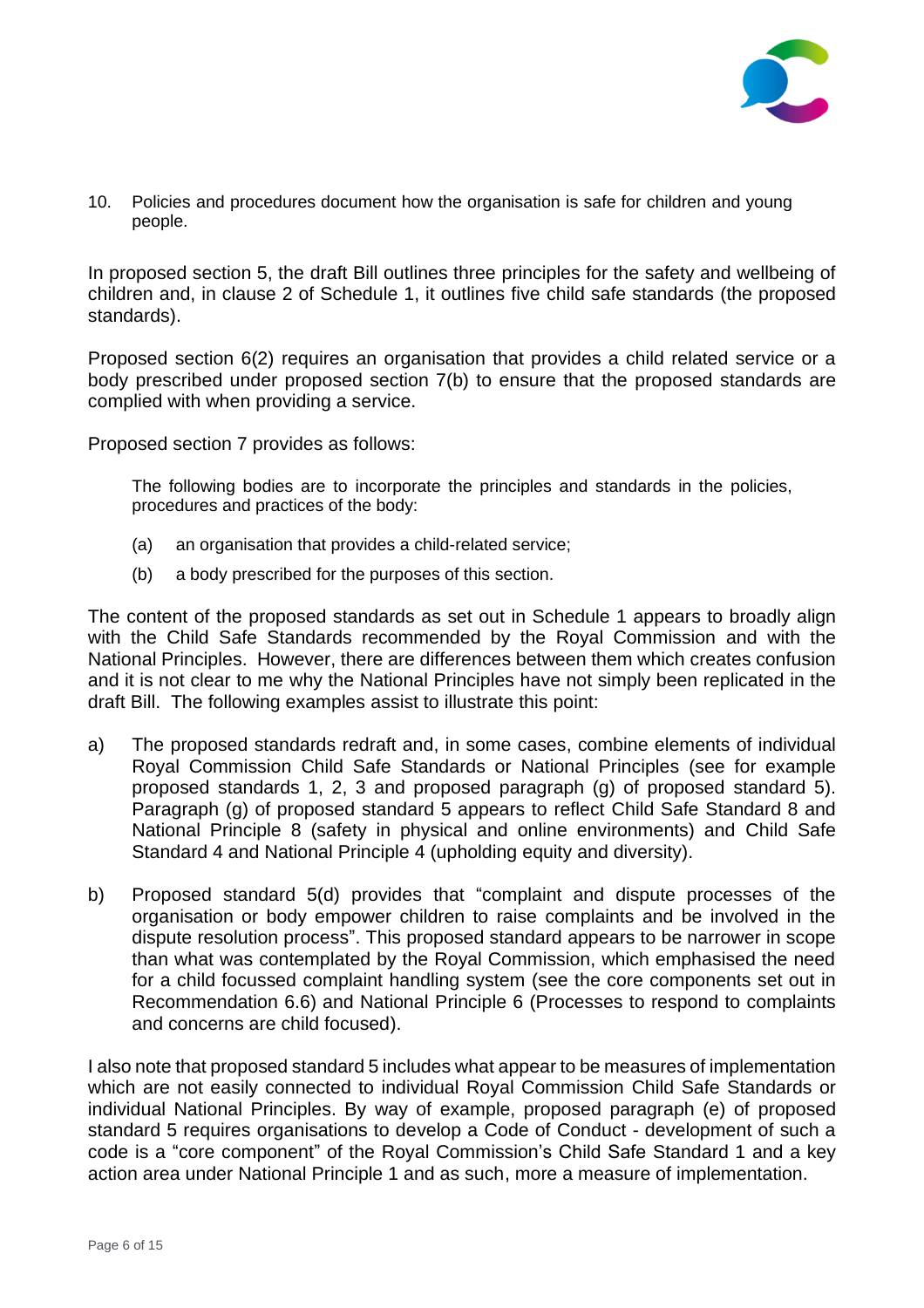

As the Royal Commission said:

The standards are designed to be principle based and focused on outcomes, as opposed to setting detailed and prescriptive rules that must be followed, or specific initiatives that should be implemented. This is to enable them to be applied to, and implemented by, institutions in a flexible way, informed by each institution's nature and characteristics. Every institution would need to consider each standard and take time to identify risks that could arise in their context, and find ways to mitigate or manage those risks.<sup>4</sup>

The National Principles are also intended to be implemented in a way which allows flexibility and recognises the variety of organisational sizes, types and capacities. Therefore, noting the core components of each Child Safe Standard outlined by the Royal Commission and also the guidance provided in the National Principles, guidance on specific implementation measures could, in my opinion, be better left to guidelines and advice developed by an independent oversight body of the type envisaged by recommendations 6.10 and 6.11 of the Royal Commission, a matter addressed later in this comment. Having said this, it may be appropriate to include some implementation measures, such as the requirement to develop a Code of Conduct, in the legislation. However, this should be done in such a way that it is clearly a measure of implementation and not a Child Safe Standard. Proposed section 8BA(1) of the *Consultation Draft of the Children's Guardian Amendment (Child Safe*  Scheme) Bill 2021<sup>5</sup> (see page 9 of this comment) provides an example of this.

As previously indicated, in my opinion the proposed standards in the draft Bill should simply outline the National Principles. If this approach was adopted, it would also promote alignment with the obligations of organisations in receipt of funding from the Commonwealth and who might be required to comply with the Commonwealth Child Safe Framework, given this framework specifically adopts the National Principles at Requirement 3. $6$ 

It is also worth noting that the former National Children's Commissioner within the Australian Human Rights Commission developed resources to support organisations, parents and carers to understand and implement the National Principles. <sup>7</sup> The availability of these resources to build capacity among organisations and the broader community is, in my opinion, a further reason to incorporate the National Principles into the draft Bill. This is especially so given currently there is no independent body or organisation in Tasmania which is resourced to provide freely available advice, guidance and assistance to organisations, parents and carers on implementation of a child safe organisational framework and culture.

<sup>4</sup> Royal Commission into Institutional Responses to Child Sexual Abuse, *Final Report Volume 6: Making Institutions Child Safe,* page 146.

<sup>5</sup>[https://www.legislation.nsw.gov.au/file/Children's%20Guardian%20Amendment%20\(Child%20Safe%20Scheme\)%20Bill](https://www.legislation.nsw.gov.au/file/Children) [%202021.pdf](https://www.legislation.nsw.gov.au/file/Children)

<sup>6</sup> <https://childsafety.pmc.gov.au/what-we-do/commonwealth-child-safe-framework>

<sup>7</sup> <https://childsafety.pmc.gov.au/what-we-do/national-principles-child-safe-organisations>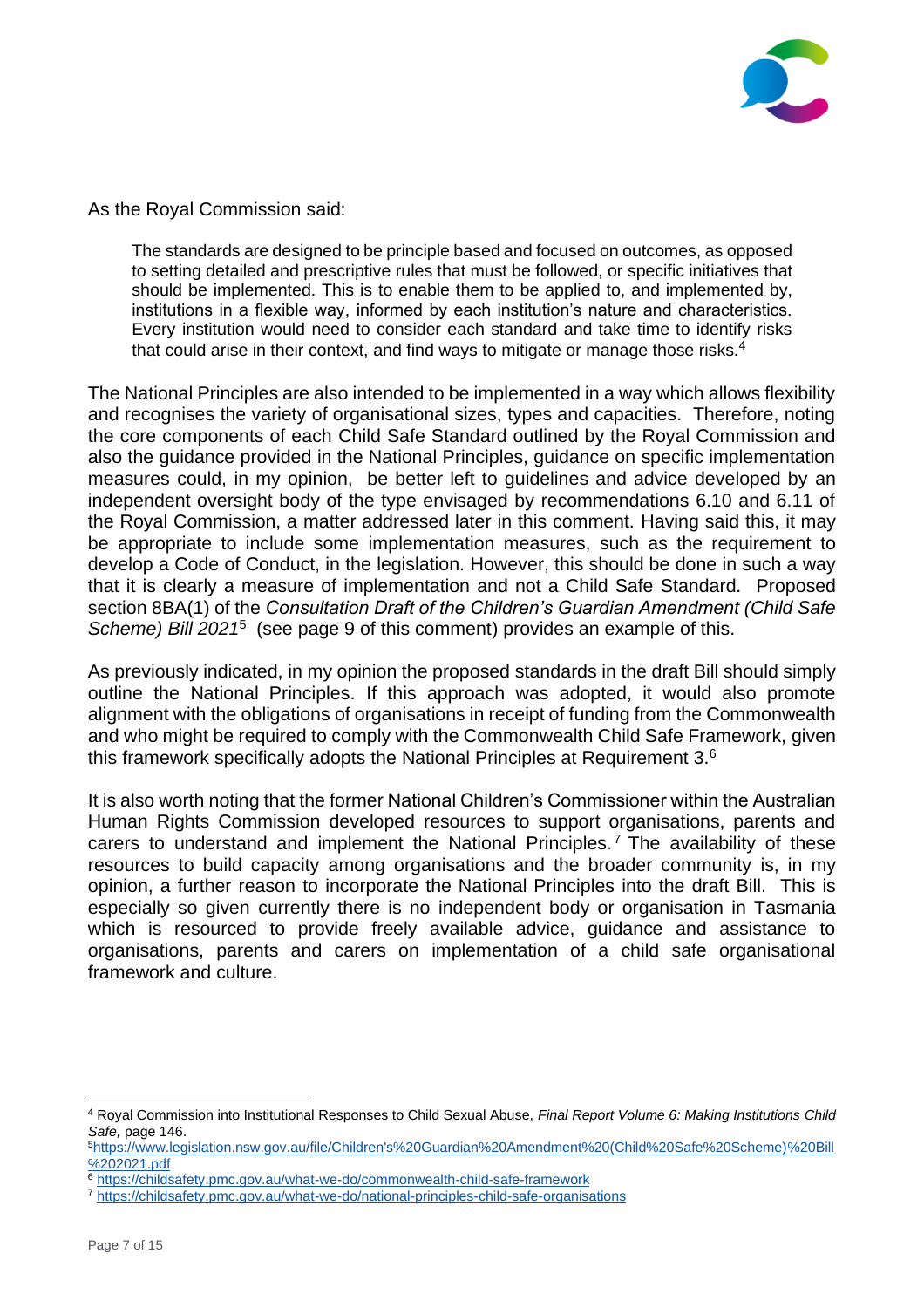

## *2. Who is to comply with the proposed standards and principles?*

As previously indicated, proposed section 6(2) requires an organisation that provides a child-related service or a body prescribed under section 7(b) to ensure that the standards are complied with when providing a service.

Proposed section 7 provides:

The following bodies are to incorporate the principles and standards in the policies, procedures and practices of the body:

- (a) an organisation that provides a child-related service;
- (b) a body prescribed for the purposes of this section.

Although the draft Bill imposes the above obligations on organisations providing childrelated services or bodies prescribed under proposed section 7, it is not clear from the draft Bill which organisations or bodies will be in scope.

This is because:

- a) "child-related service" is defined to mean "an activity or service that is prescribed by the regulations to be a child-related service"; and
- b) additional bodies may be prescribed.

Although there is no indication in the draft Bill or in the correspondence accompanying it, Recommendation 6.9 of the Royal Commission, which the Tasmanian Government has accepted in principle, provides some guidance as to the types of organisations and bodies that should be required to comply with the principles and standards. That Recommendation is set out in full below:

Legislative requirements to comply with the Child Safe Standards should cover institutions that provide:

- a. accommodation and residential services for children, including overnight excursions or stays
- b. activities or services of any kind, under the auspices of a particular religious denomination or faith, through which adults have contact with children
- c. childcare or childminding services
- d. child protection services, including out-of-home care
- e. activities or services where clubs and associations have a significant membership of, or involvement by, children
- f. coaching or tuition services for children
- g. commercial services for children, including entertainment or party services, gym or play facilities, photography services, and talent or beauty competitions
- h. services for children with disability
- i. education services for children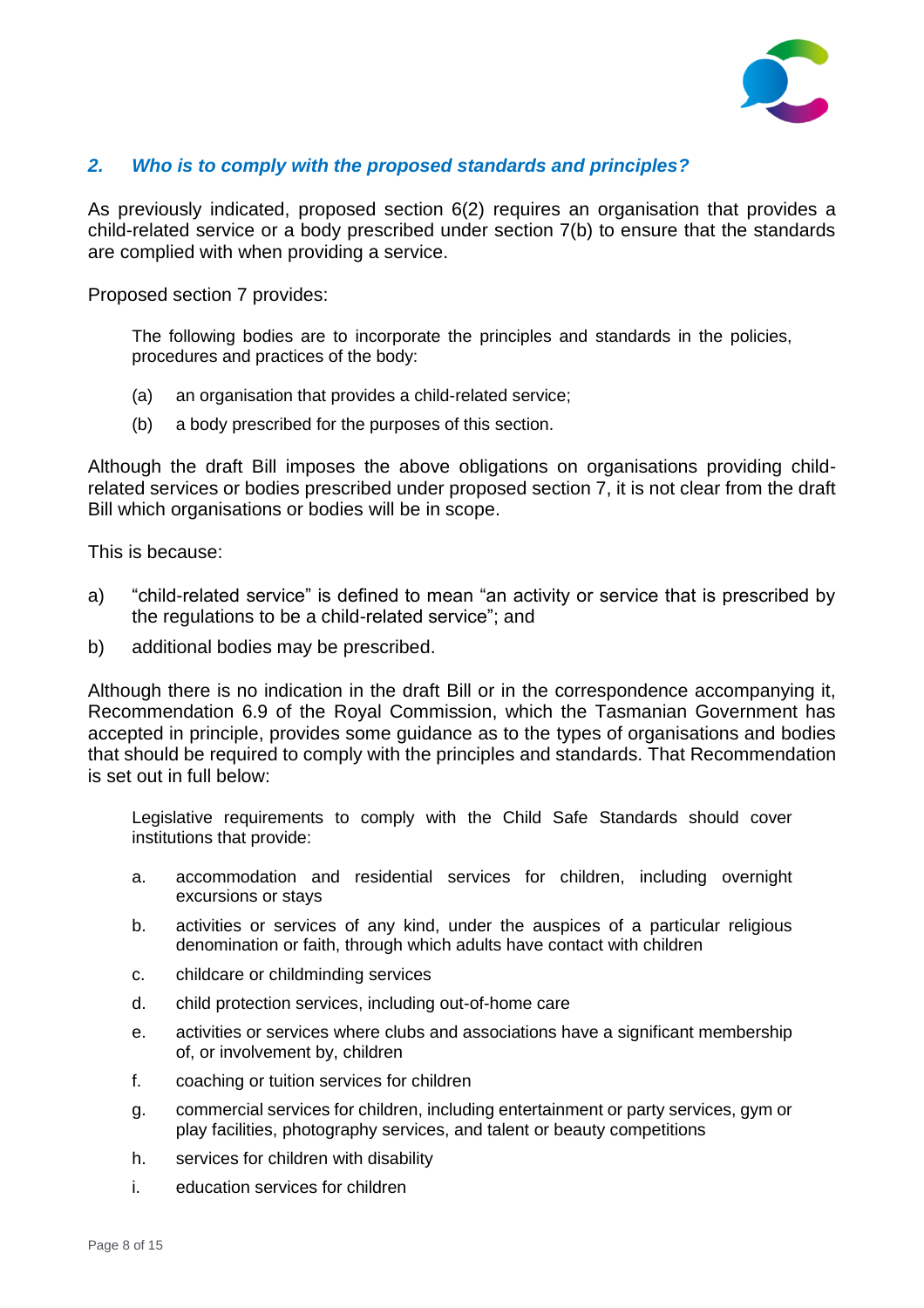

- j. health services for children
- k. justice and detention services for children, including immigration detention facilities
- l. transport services for children, including school crossing services.

In my respectful opinion, clarification of scope is necessary because of the obligations imposed, as outlined above, and also because provisions in the draft Bill relating to funding agreement requirements (proposed section 8) and reporting obligations of relevant organisations and bodies which have funding agreements with Government Agencies (proposed section 9) will affect relevant organisations and bodies.

As discussed later in this comment, it is also not clear which Government Agencies are in scope.

Consideration should also be given to imposing the obligation to embed the Standards and Principles on a specified person or position within a relevant organisation, including in a Government Agency. By way of example, proposed section 8BA(1) of the *Consultation Draft of the Children's Guardian Amendment (Child Safe Scheme) Bill 2021 (NSW)*<sup>8</sup> imposes relevant obligations on "the head of a child safe organisation" as follows:

- (1) The head of a child safe organisation must ensure the organisation implements the Child Safe Standards through systems, policies and processes, including the following—
	- (a) a statement of the organisation's commitment to child safety,
	- (b) a child safe policy,
	- (c) a code of conduct applying to—
		- (i) employees,
		- (ii) management, however described,
		- (iii) contractors,
		- (iv) volunteers,
	- (d) a complaint management policy and procedure,
	- (e) a human resources policy,
	- (f) a risk management plan.

The terms "child safe organisation" and "head of a child safe organisation" are defined in proposed section 8AA of the New South Wales Consultation Draft Bill.

## *3. Oversight of compliance and reporting*

The Tasmanian Government's *Third Annual Progress Report and Action Plan 2021* sets out the Tasmanian Government's response to and progress implementing the recommendations of the Royal Commission relating to monitoring and enforcing compliance with child safe standards.

8

[https://www.legislation.nsw.gov.au/file/Children's%20Guardian%20Amendment%20\(Child%20Safe%20Scheme\)%20Bill](https://www.legislation.nsw.gov.au/file/Children) [%202021.pdf](https://www.legislation.nsw.gov.au/file/Children)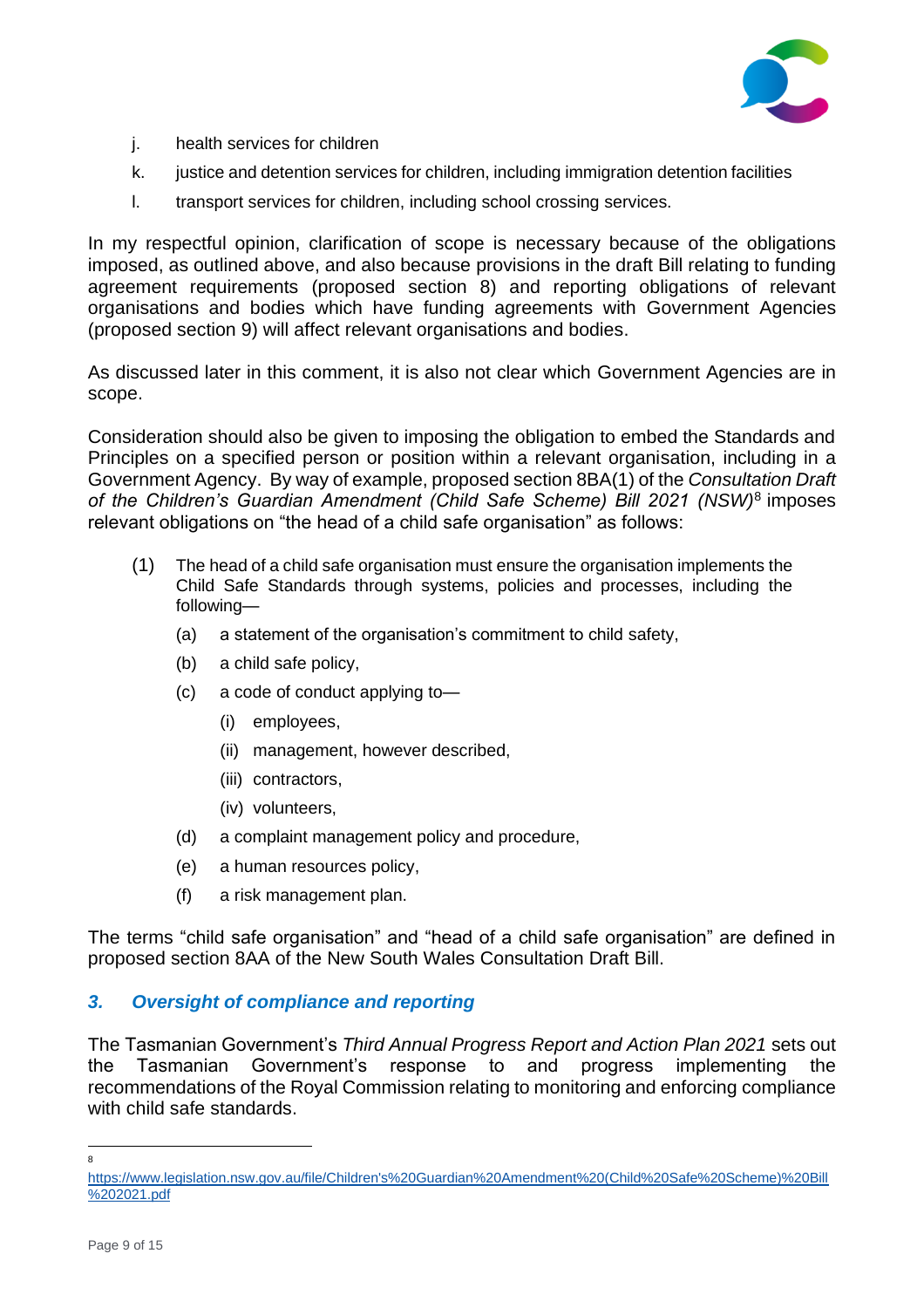

Of particular relevance are the following:

#### **Recommendation 6.10**

State and territory governments should ensure that:

- a. an independent oversight body in each state and territory is responsible for monitoring and enforcing the Child Safe Standards. Where appropriate, this should be an existing body.
- b. the independent oversight body is able to delegate responsibility for monitoring and enforcing the Child Safe Standards to another state or territory government body, such as a sector regulator.
- c. regulators take a responsive and risk-based approach when monitoring compliance with the Child Safe Standards and, where possible, utilise existing regulatory frameworks to monitor and enforce the Child Safe Standards.

#### *Tasmanian Government Response: Accepted in principle Responsibility: Tasmanian Government – Department of Justice with support from the Department of Communities Tasmania Progress: For Consideration*

#### **Recommendation 6.11**

Each independent state and territory oversight body should have the following additional functions:

- a. provide advice and information on the Child Safe Standards to institutions and the community
- b. collect, analyse and publish data on the child safe approach in that jurisdiction and provide that data to the proposed National Office for Child Safety
- c. partner with peak bodies, professional standards bodies and/or sector leaders to work with institutions to enhance the safety of children
- d. provide, promote or support education and training on the Child Safe Standards to build the capacity of institutions to be child safe
- e. coordinate ongoing information exchange between oversight bodies relating to institutions' compliance with the Child Safe Standards.

#### *Tasmanian Government Response: Accepted in principle Responsibility: Tasmanian Government – Department of Justice with support from the Department of Communities Tasmania Progress: For Consideration*

It is disappointing that there is nothing in the draft Bill that points to an intention to establish independent oversight through an existing independent entity or body, to monitor and enforce compliance with the standards and perform other related functions, as envisaged by the Royal Commission.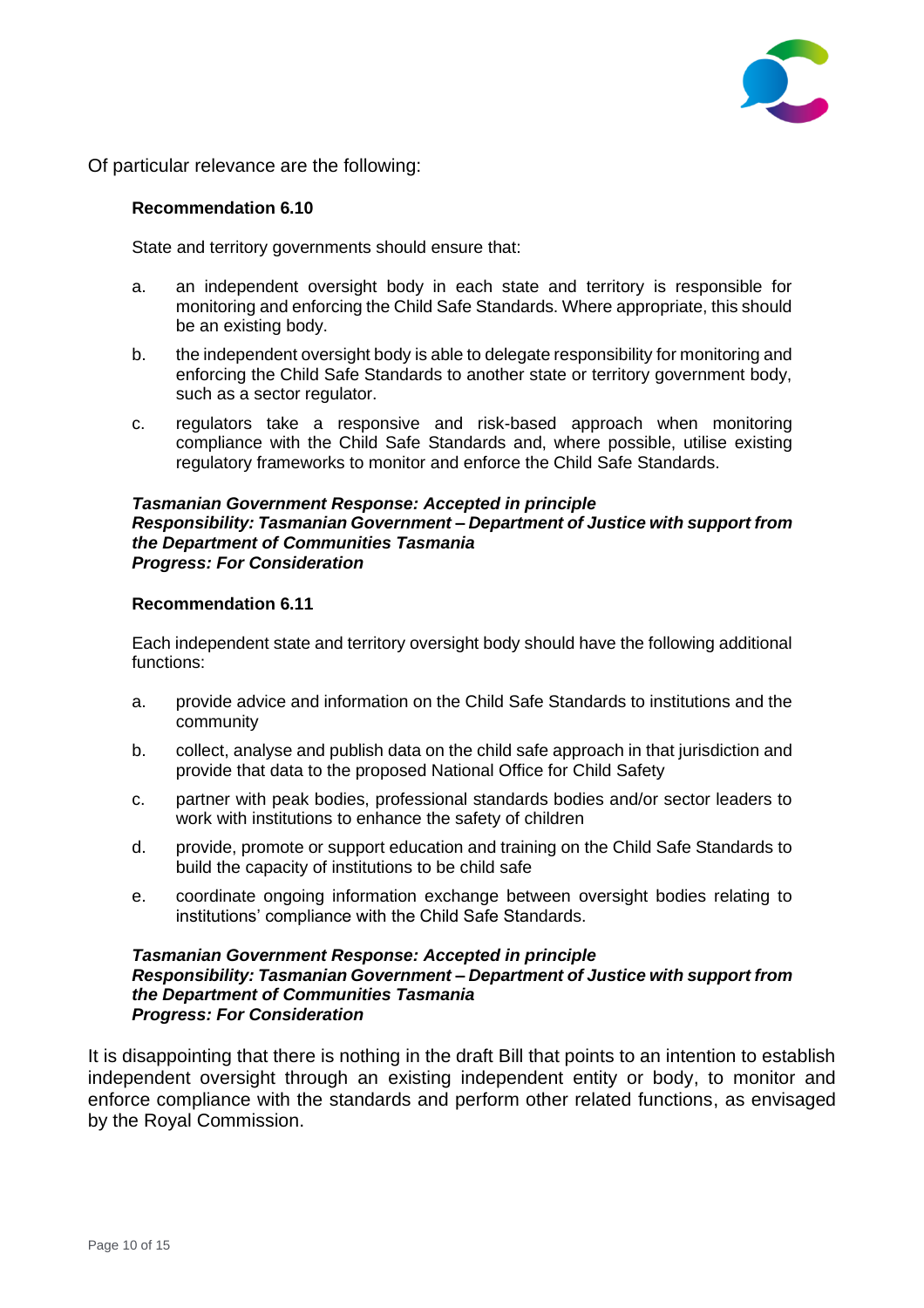

The types of oversight and compliance monitoring described in the draft Bill are, in my view, inadequate to achieve the levels of systemic and cultural change required in Tasmania, including in Tasmanian Government institutions, to put the interests of children first and to keep them safe from harm. More detailed analysis of the issues arising from the oversight and compliance detailed in the draft Bill is below.

## *Accountability through funding arrangements*

Proposed section 8 requires a Minister to whom a Government Agency is responsible or a governing authority of a Government Agency, to ensure:

- i. funding agreements are not entered into with a relevant organisation or body unless that organisation can demonstrate compliance with the principles and standards; and
- ii. funding agreements with relevant organisations and bodies include as a condition of the agreement, compliance with the principles and standards.

Proposed section 9 requires relevant funded organisations or bodies that are not a Government Agency to report each financial year on implementation of and compliance with the principles and standards, and that report is to be provided to the Government Agency with whom the funding agreement is made. Although I support, in principle, measures which encourage co-regulation and accountability through funding agreements, it is difficult to comment on the appropriateness of the arrangement proposed in the draft Bill because:

- i) It is not clear how a relevant organisation or body is to demonstrate compliance with the principles or standards given the draft Bill does not provide any guidance as to the actions required or indicators of compliance for each proposed standard.
- ii) The draft Bill provides no indication that there will be an independent entity charged with oversight and other functions, as envisaged by the Royal Commission recommendations I have set out above. This suggests that a relevant organisation or body's self-assessment of compliance could be sufficient. If, as it appears, it is intended that a Government Agency which funds a relevant organisation or body, is to assess such claims of compliance, how this will be done is also not clear.

I note the draft Bill contains no mechanism or framework for monitoring, reporting and assessing the compliance of relevant non-government organisations and bodies which do not have a funding agreement with a Tasmanian Government Agency.

## *How are Government Agencies to be made accountable?*

It is not clear to me whether some or all Government Agencies (as defined) are required to comply with the principles and standards and how and by whom that compliance is to be assessed.

Proposed section 10 requires a Government Agency "that provides a child-related service" to prepare an annual report for each financial year on implementation of, and compliance with, the Act.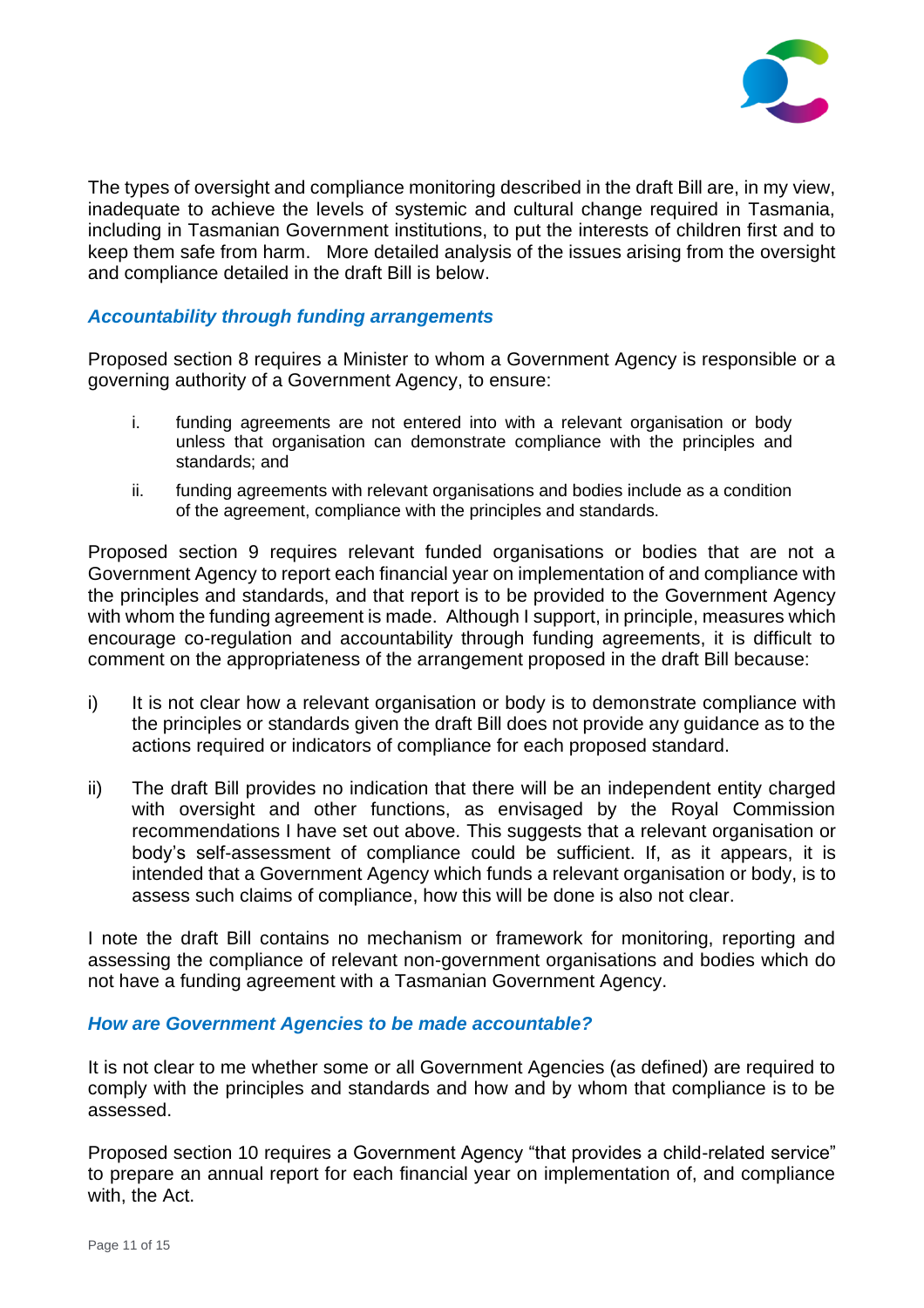

It is not clear which Government Agencies will be required to comply with this reporting obligation. This is because it is to be left to the Regulations to define what a "child-related service" means.

The draft Bill is also not clear on the matters to be included in this annual report.

In my respectful opinion, all Tasmanian Government Agencies should be required to incorporate the principles and standards in their policies, procedures and practices. They should also be required to ensure that the proposed standards are complied with in providing a service. This is especially so given the reporting arrangements proposed for relevant organisations and bodies which have a funding agreement with a Tasmanian Government Agency. In my respectful opinion, relevant funded organisations and bodies required to report to a Government Agency about compliance with the proposed standards, and whose compliance will be assessed by that Government Agency, must have confidence that a Government Agency is itself a child safe organisation. It is not currently clear in the draft Bill how that could be assured.

A related matter is the extent to which Government Agencies, especially those providing child related services or which fund organisations to provide child related services, are to be monitored and assessed for compliance with the principles and standards. As currently drafted, it would appear that the only external oversight contemplated is through the annual report to Parliament (proposed section 10), apparently based on a self-assessment of compliance, without any indication of what factors or indicators are to be taken into account in determining compliance. This is in my opinion an unsatisfactory situation.

## *Timeline for compliance and the need for capacity building?*

It is also not clear from the draft Bill when the compliance of relevant organisations and bodies, including Government Agencies, is to be monitored and assessed, whether through mechanisms contained in the draft Bill or otherwise.

In developing the Regulations, which will describe what activities or services are "childrelated" or which bodies are to be prescribed for the purposes of proposed section 7(b), consideration should be given to incorporating a phased approach to monitoring and assessing compliance, as was done in Victoria when its child safe standards were implemented. Given the lack of detail regarding compliance and reporting requirements contained in the draft Bill, how this phased approach would operate is a matter for further consideration. Furthermore, given the draft Bill imposes an obligation on all relevant organisations and bodies to embed child safe organisational practices through the principles and standards, in my opinion there is a need to resource an independent entity to begin capacity building by providing advice, assistance and training to relevant organisations, prescribed bodies and Government Agencies.

This capacity building function should be of an ongoing nature and, in my opinion, is best placed with an independent entity tasked with monitoring and enforcing compliance with the principles and standards, noting Royal Commission Recommendations 6.10 and 6.11. The desirability of resourcing an appropriate entity now to assist with capacity building is particularly evident given proposed sections 8, 9 and 10 of the draft Bill, which are applicable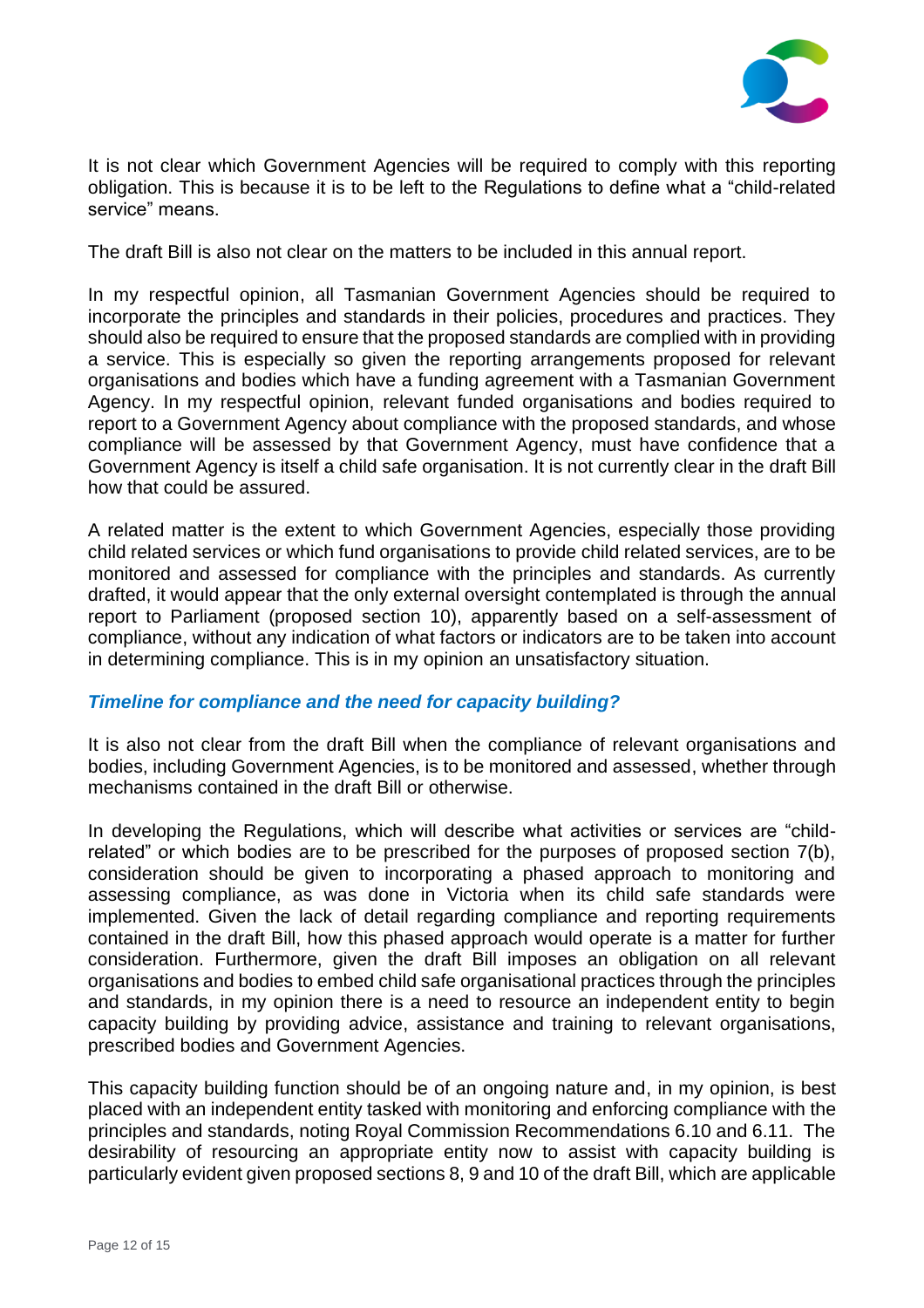

to relevant organisations and bodies that have funding agreements with Government Agencies. If this resourcing was provided now to an existing Tasmanian independent statutory entity, legislative amendments might be required to ensure that entity can perform this capacity building function.

## *Independent oversight*

As should be apparent from my comments above, it is my strong opinion that provision should be made in the draft Bill for an independent entity in Tasmania to undertake oversight, educative and other functions, as outlined in Royal Commission recommendations 6.10 and 6.11. I note that the Victorian Commission for Children and Young People and the New South Wales Children's Guardian perform educative, oversight and regulatory functions designed to ensure organisations comply with the child safe standards in each of those jurisdictions.

It is worth noting proposed section 11 of the draft Bill which is as follows:

## **11. Regulations**

- (1) The Governor may make regulations for the purposes of this Act.
- (2) The regulations may  $-$ 
	- (a) authorise any matter to be from time to time determined, applied or regulated by any person or body specified in the regulations; and
	- (b) be made subject to conditions or so as to apply differently according to matters, limitations or restrictions, whether as to time, circumstance or otherwise, specified in the regulations.

The purpose of this regulation-making power is not clear to me. If this regulation-making power is intended to be relied upon to establish regulatory arrangements, this does not, in my respectful opinion, amount to a commitment to provide for independent oversight as envisaged by the Royal Commission. In any event, I would expect such an important function to be described in primary legislation rather than in Regulations.

## *4. Reportable conduct scheme*

The Tasmanian Government's *Third Annual Progress Report and Action Plan 2021* sets out the Tasmanian Government's response to and progress implementing the Royal Commission recommendations relating to reportable conduct schemes as follows:

#### **Recommendation 7.9**

State and territory governments should establish nationally consistent legislative schemes (reportable conduct schemes), based on the approach adopted in New South Wales, which oblige heads of institutions to notify an oversight body of any reportable allegation, conduct or conviction involving any of the institution's employees.

## *Response: Accepted Responsibility: Tasmanian Government – Department of Justice*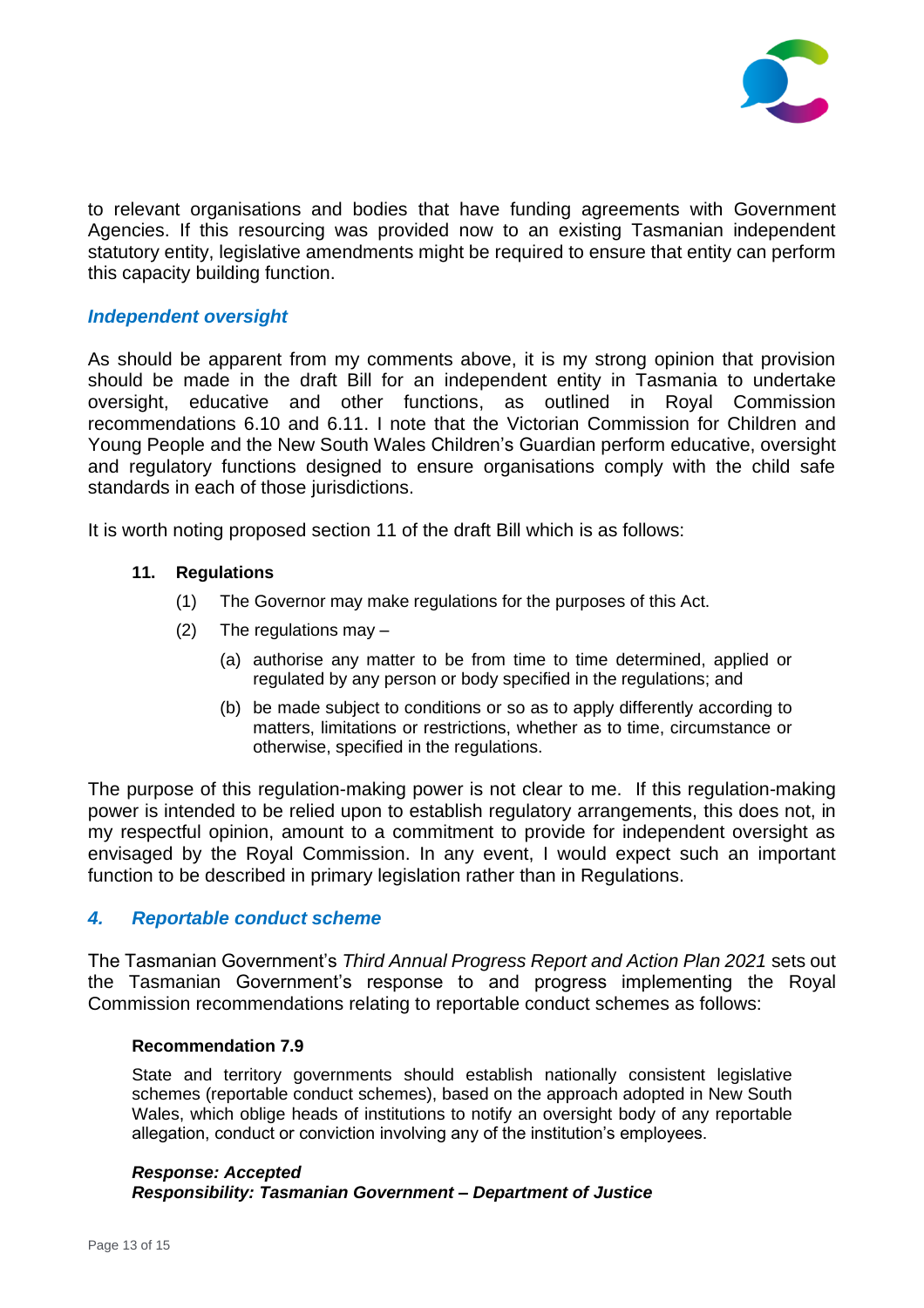

## *Progress: For consideration*

## **Recommendation 7.10**

Reportable conduct schemes should provide for:

- a. an independent oversight body
- b. obligatory reporting by heads of institutions
- c. a definition of reportable conduct that covers any sexual offence, or sexual misconduct, committed against, with, or in the presence of, a child
- d. a definition of reportable conduct that includes the historical conduct of a current employee
- e. a definition of employee that covers paid employees, volunteers and contractors
- f. protection for persons who make reports in good faith
- g. oversight body powers and functions that include:
	- i. scrutinising institutional systems for preventing reportable conduct and for handling and responding to reportable allegations, or reportable convictions
	- ii. monitoring the progress of investigations and the handling of complaints by institutions
	- iii. conducting, on its own motion, investigations concerning any reportable conduct of which it has been notified or otherwise becomes aware
	- iv. power to exempt any class or kind of conduct from being reportable conduct
	- v. capacity building and practice development, through the provision of training, education and guidance to institutions
	- vi. public reporting, including annual reporting on the operation of the scheme and trends in reports and investigations, and the power to make special reports to parliaments.

#### *Response: Accepted Responsibility: Tasmanian Government – Department of Justice Progress: For consideration*

In my respectful opinion it is essential that the child safe standards framework proposed for Tasmania is accompanied by a reportable conduct scheme. We can learn from how things are being done in New South Wales and Victoria, jurisdictions in which an independent statutory entity has responsibility for promoting, and/or independent oversight of, child safe standards, and for oversight of organisational responses to allegations of child abuse through a reportable conduct scheme.

The way in which a child safe legislative framework and a reportable conduct scheme operate in organisational contexts has been aptly described by the Victorian Commission for Children and Young People in an Information Sheet available on the Commission's website:

Child Safe Standards and the Reportable Conduct Scheme create distinct sets of responsibilities for organisations, but have been designed to complement one another.